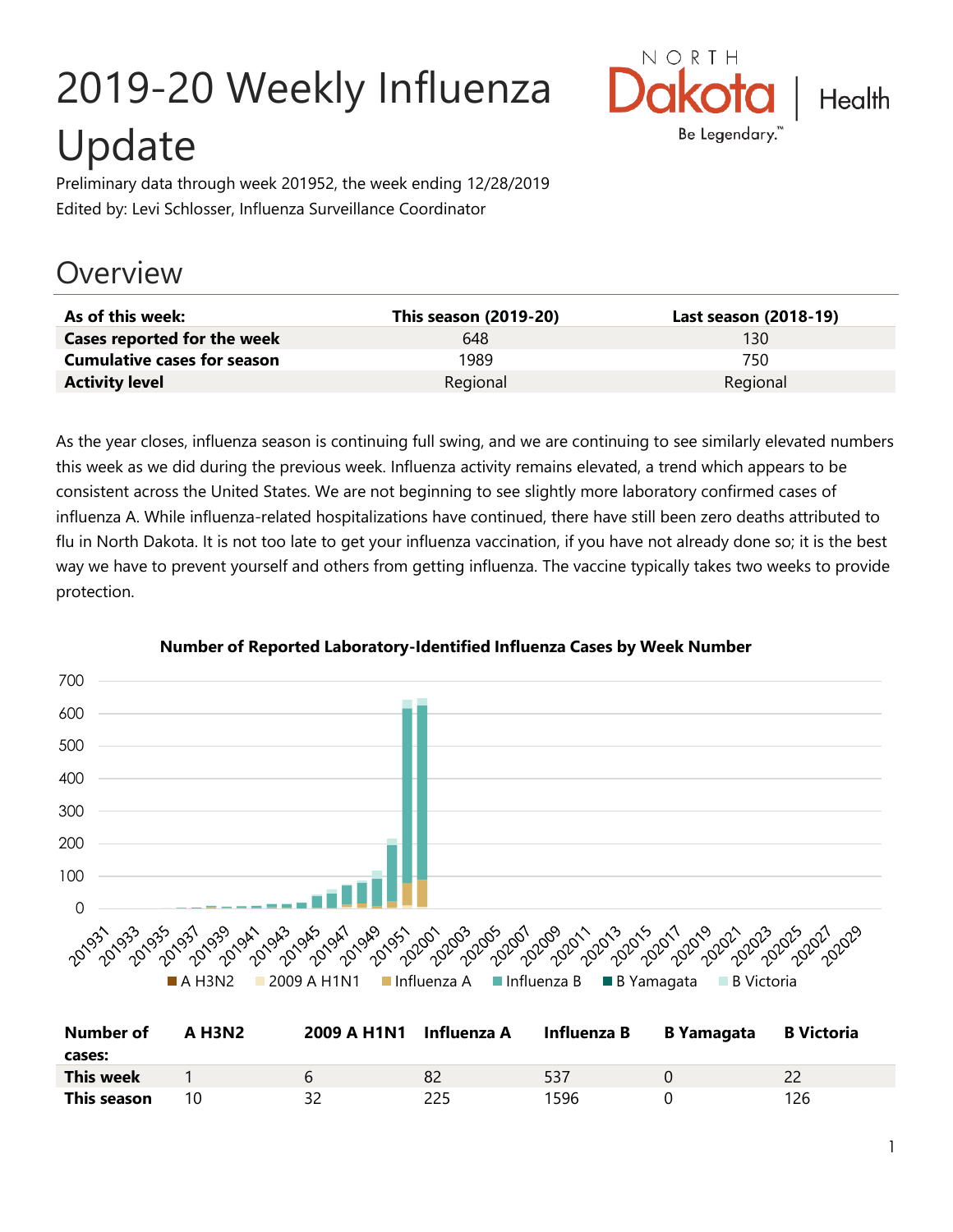Laboratory-confirmed influenza is a reportable disease in North Dakota. Influenza "cases" include people that have tested positive for influenza in a healthcare setting. It does not include people with influenza who did not seek healthcare, or who were diagnosed without a lab test, which is common. The true number of people with influenza in North Dakota is underrepresented, but case data allows us to see where and in what populations influenza is circulating. It also provides context regarding how the current season compares with previous seasons. Find more information about cases on [www.ndflu.com.](file://///nd.gov/doh/DOH-DATA/MSS/DC/PROGRAM/IMMUNE/Immunize/Influenza/Inf18-19/Surveillance/Weekly%20Summaries/www.ndflu.com)



# Case Demographics

#### Cases by **County**



© GeoNames, Navteq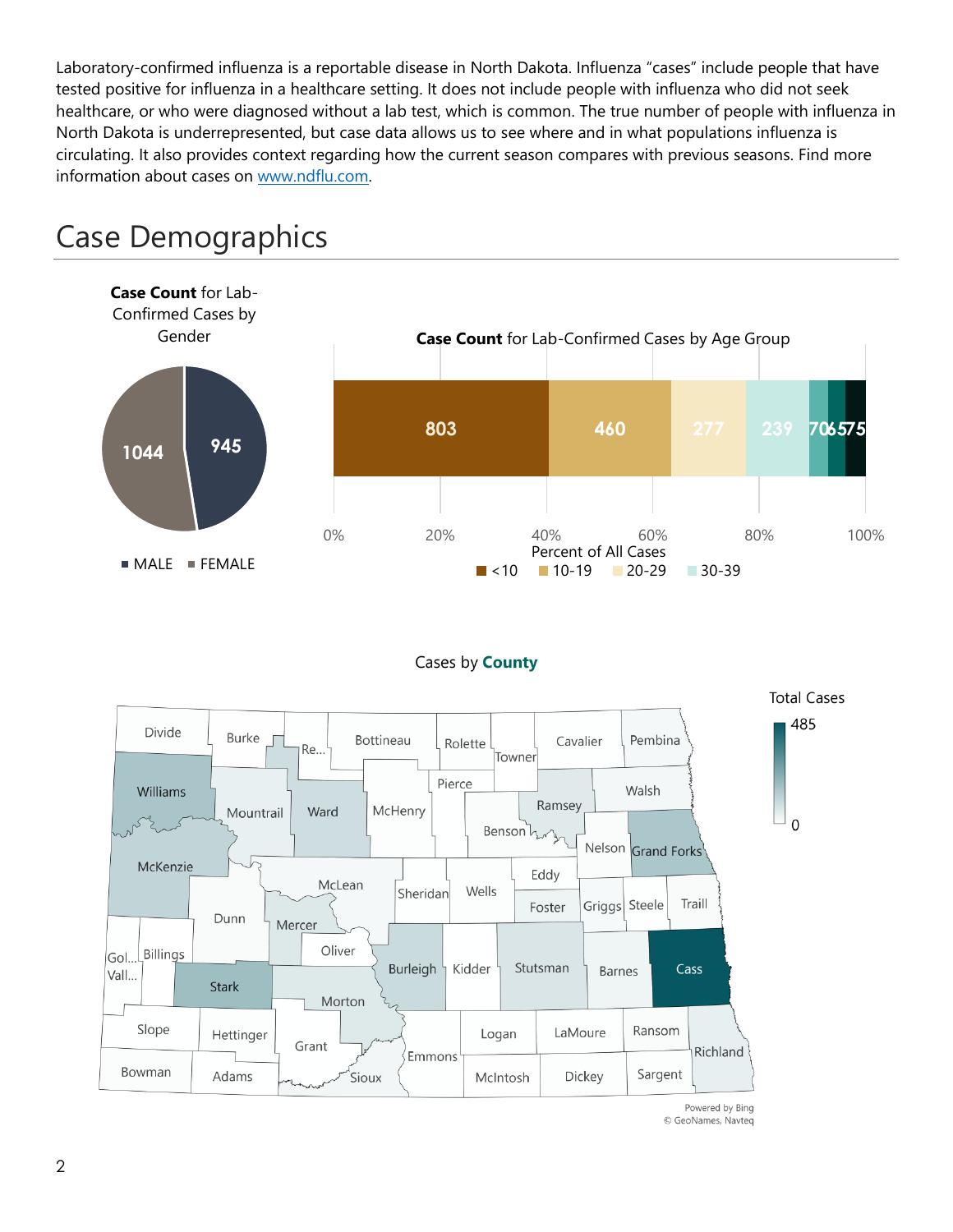# **Outbreaks**

During the influenza season, influenza outbreaks are common anywhere people gather, including schools, child care centers, and health care facilities. Outbreaks of influenza or influenza-like illness may be reported to the NDDoH. The following outbreaks have been reported this season:

| <b>Setting</b>                                        | <b>Number of outbreaks</b> | <b>Identified pathogens</b> |
|-------------------------------------------------------|----------------------------|-----------------------------|
| Long Term Care, Basic Care,<br><b>Assisted Living</b> |                            | Influenza B                 |
| <b>Schools</b>                                        |                            |                             |
| <b>Child Care Centers</b>                             |                            |                             |

# Surveillance Programs

In addition to case reporting, the NDDoH uses a variety information sources to fully describe of what is happening during the influenza season.

#### Hospitalizations

This season, the NDDoH has introduced a new influenza hospitalization surveillance program. Select North Dakota hospitals report the number influenza-related hospitalizations weekly to the NDDoH. Because this surveillance methodology is new, hospitalization numbers this year may not be comparable to previous years.





#### Deaths

Data on pneumonia and influenza deaths is obtained from Vital Records and based on the cause of death listed on the death certificate.

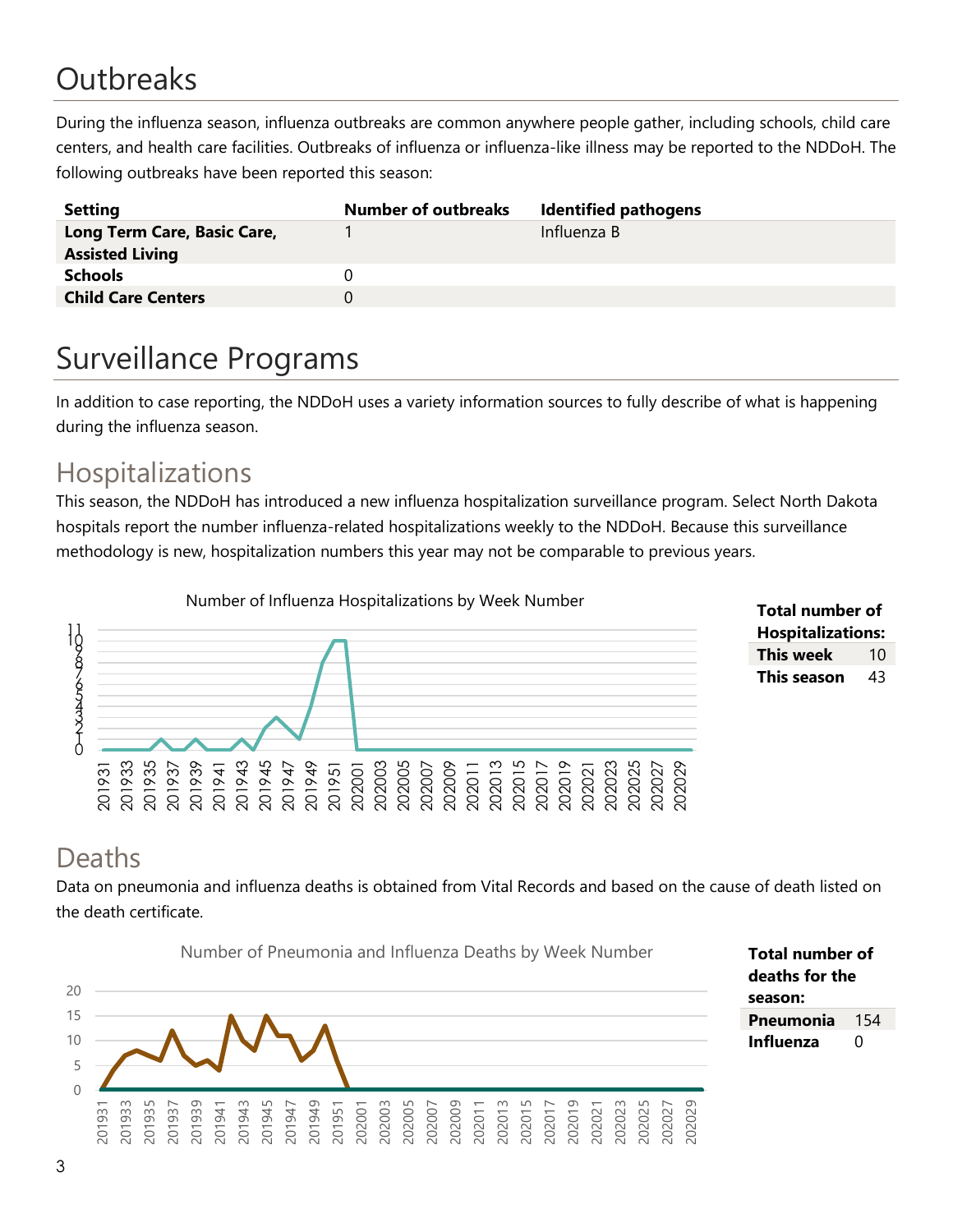## Outpatient Influenza-like Illness

The NDDoH participates in the national U.S. Outpatient Influenza-like Illness Surveillance Network (ILINet). Data from participating outpatient providers in North Dakota are pooled to create a state-wide estimate for the weekly percent of healthcare visits due to influenza-like illness (ILI). Patients presenting with a fever of 100ºF or greater and a cough and/or sore throat are considered to have ILI. For more information on state and national ILINet data, see **FluView** [Interactive.](https://gis.cdc.gov/grasp/fluview/fluportaldashboard.html)



Percent of Outpatient Visits Due to Influenza-like Illness by Week, Current and Previous Season

#### Sentinel Laboratory Data

The NDDoH receives influenza and RSV testing data from participating sentinel laboratories across the state. The total number of positive tests and the total number of tests conducted are reported and used to create a state-wide percent positivity statistic. For influenza, percent positivity of 10% or greater indicates "season level" influenza activity.

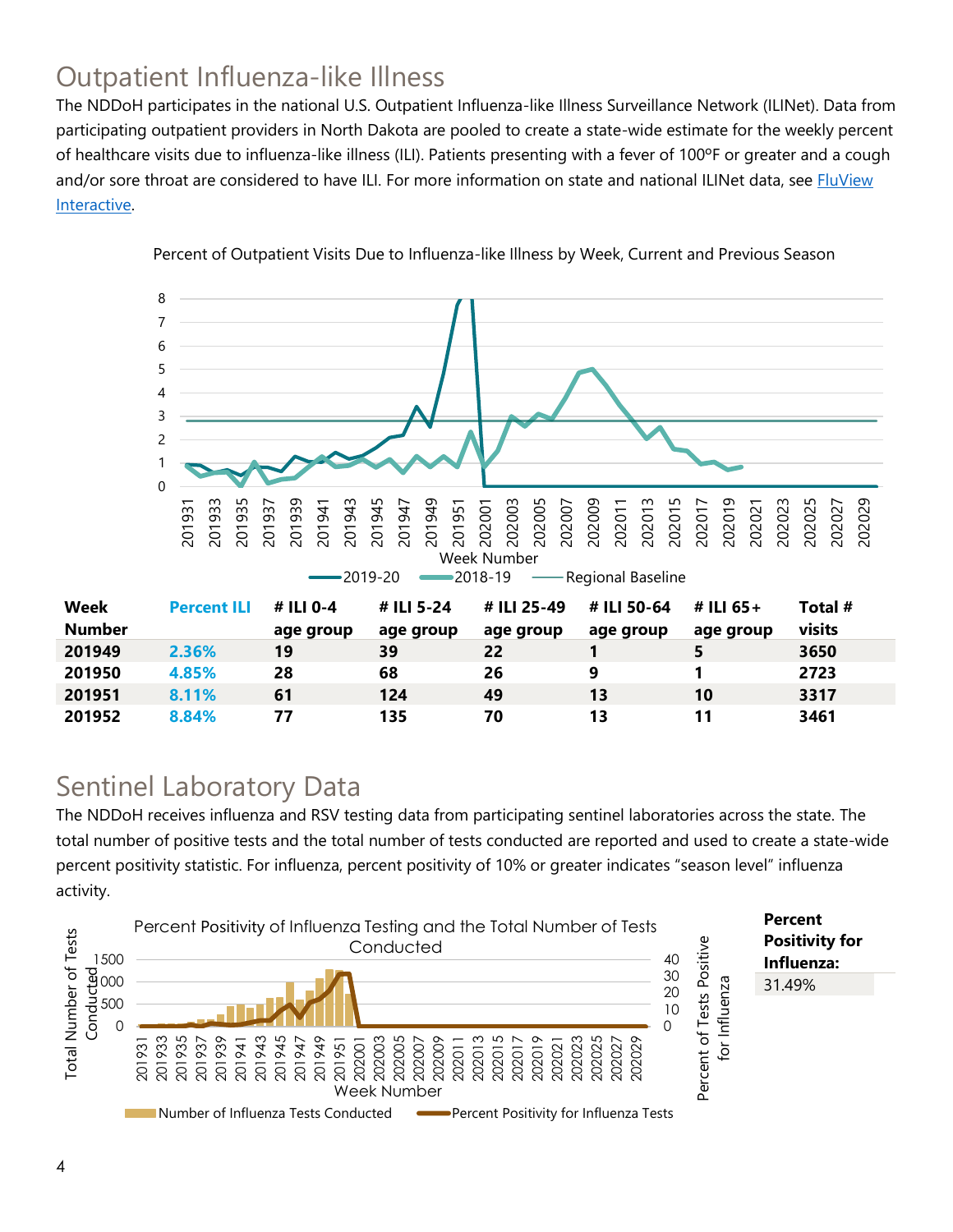

#### School Absenteeism

During the influenza season, increases in school absenteeism data can be used as an early indicator for influenza circulation. The NDDoH received absenteeism data from a majority of schools in the state. Data here include absences for all reasons.



# Multi-season Comparison